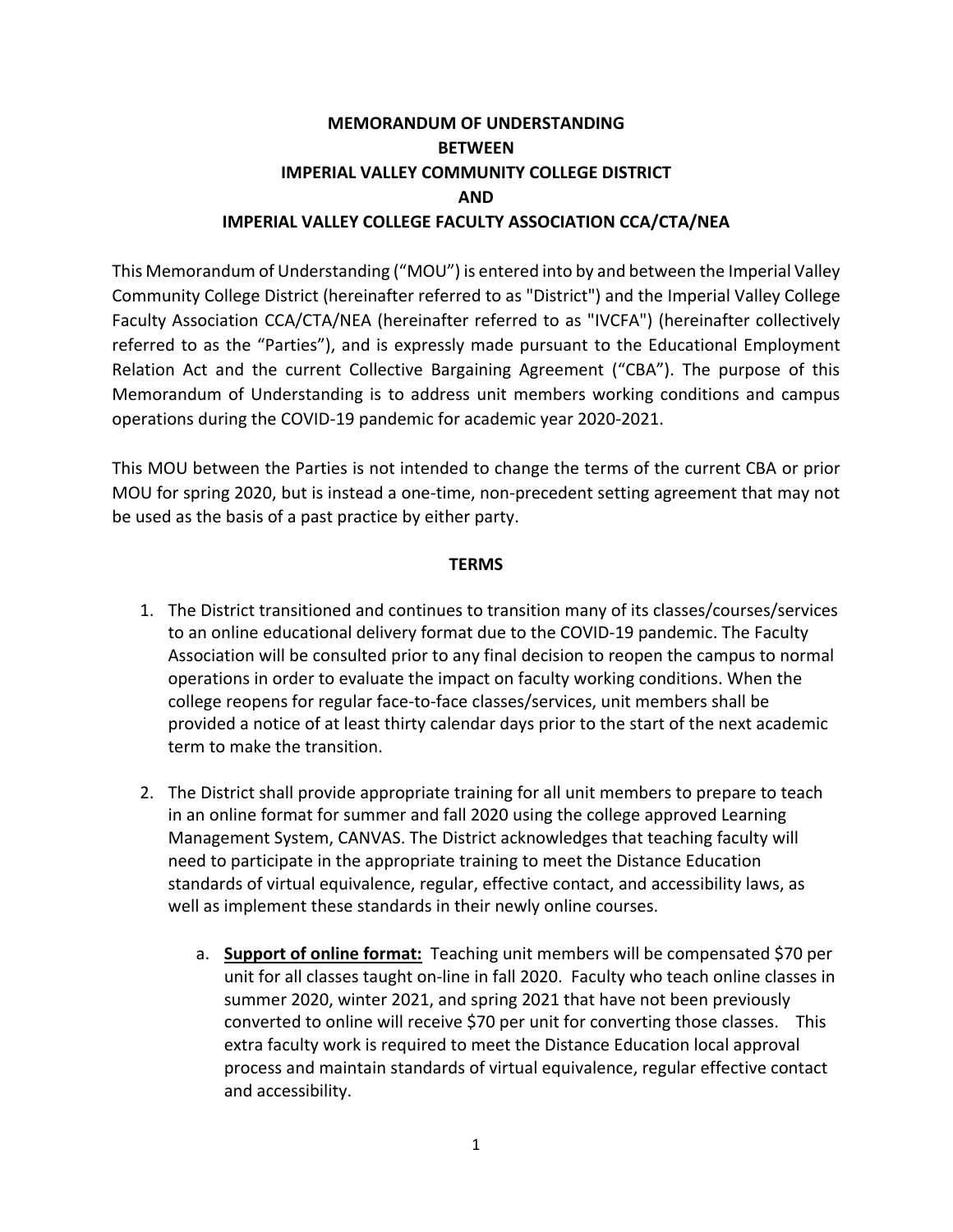- b. **Training for online modality:** All unit members who provide online training to other faculty members during summer and fall 2020 terms shall be compensated per Article 17.14 of the CBA, which includes all hours of training and a three-hour preparation period for each separate topic of training at the overload rate. Faculty who provide coaching services to other faculty shall receive a flat stipend of \$250 per term. Faculty members who act as trainers or coaches must be IVC approved DE instructors. All unit members shall be compensated at the overload rate for any training needed to improve their effectiveness in delivering their course via distance education format, including but not limited to increasing knowledge of CANVAS, learning software to deliver discipline specific content, meeting accessibility standards, or any other training that can assist the faculty member to meet the virtual equivalency requirement. To receive compensation, unit members must submit a request for extra duty compensation to the area VP prior to participating in training and then a pay memo once the hours are completed. This work will be paid on the first available payroll after submission of the pay memo.
- c. **Compensation for additional contact hours as a result of social distancing:** Some face-to-face classes may require additional hours beyond the stated contact hours in the course catalog because the instructor will meet with students in smaller groups to maintain social distancing practices. Faculty who must meet additional hours beyond the normal contact hours of a class will be compensated for those additional hours at the overload rate during the academic term. Any non-teaching faculty member (counselor/librarian) who is required to work extra hours above their normal 35/40 hours a week to meet the needs of the students, shall be compensated at the overload rate. All additional hours must be pre-approved by the appropriate Vice President.
- d. **Compensation for Necessary Expenses to Work From Home:** As per Education Code §87032, unit members working from home during the COVID-19 college closure, either to teach online courses or to provide student services, will be compensated \$50 per month for the duration of this MOU for internet, data and phone services. Any internet, data, phone service or other expenses encumbered above the normal monthly bill as a result from working from home which exceed the monthly allowance may be submitted to the appropriate Vice President for reimbursement. Receipts and documentation of monthly bills will be required as proof of the added encumbered expenses as a result of working from home.
- e. **Access to technology:** Unit members who do not have access to the technology tools, such as a laptop, printer, monitor, mouse, keyboards, etc. to provide online education/services will be loaned said tools by the District at no charge to the unit member. If District cannot provide the resources or equipment, (chairs, desks, etc.) needed to work remotely, the unit member will be reimbursed any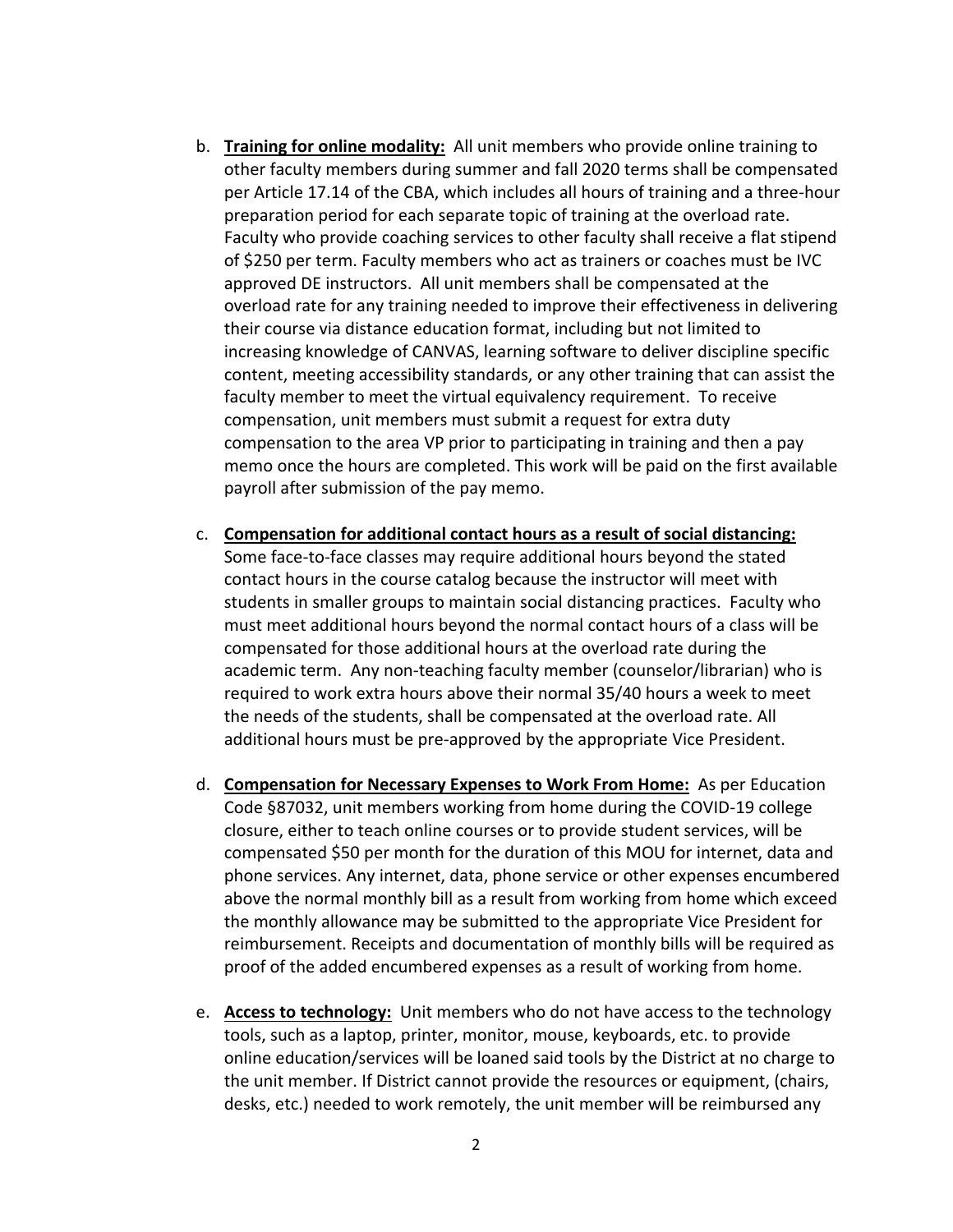reasonable incurred costs which are pre-approved by the appropriate Vice President.

#### 3. **Evaluations:**

- a. All tenure track evaluations scheduled for fall 2020 will be completed in fall 2020 in compliance with the CBA Article 11.
- b. All regular unit member evaluations that were scheduled but not completed in spring 2020 due to the COVID-19 college closure will be completed in fall 2020 in compliance with the CBA Article 10.
- c. All regular unit member evaluations due in academic year 2020/2021 will be completed in fall 2020 or spring 2021 by mutual agreement between the unit member and the appropriate administrator and in compliance with the CBA Article 10.
- d. All of the above unit member evaluations will be subject to the following conditions:
	- i. Any completed evaluation of a unit member who was not already a IVC approved DE instructor that is less than satisfactory will not be used in any negative manner or included in any disciplinary action. The unit member who receives a less than satisfactory evaluation will be able to request an additional evaluation be done once they return to face-to-face instruction or non-instructional services. If requested by the unit member, the second evaluation will replace the unsatisfactory evaluation.
	- ii. Student evaluations will not be completed electronically for any unit member, except for those teaching faculty who were already IVC approved DE instructors before the COVID-19 pandemic.
	- iii. The District will provide instruction and training on how to conduct online teaching observations to all those assigned to evaluation committees and follow the procedure outlined in the CBA for online course observation.

#### 4. **Assignments:**

a. Any unit member who is unable to come to campus because of children being out of school and unable to arrange child care, concerns about bringing illness home to compromised family members, or their own concerns about exposure because of inclusion in high risk categories according to the CDC, including being 65 or older in age, or having pre-existing medical conditions, will have the right to work remotely with no loss of pay during a level 1, 2, or 3 closure as defined by the Superintendent/President.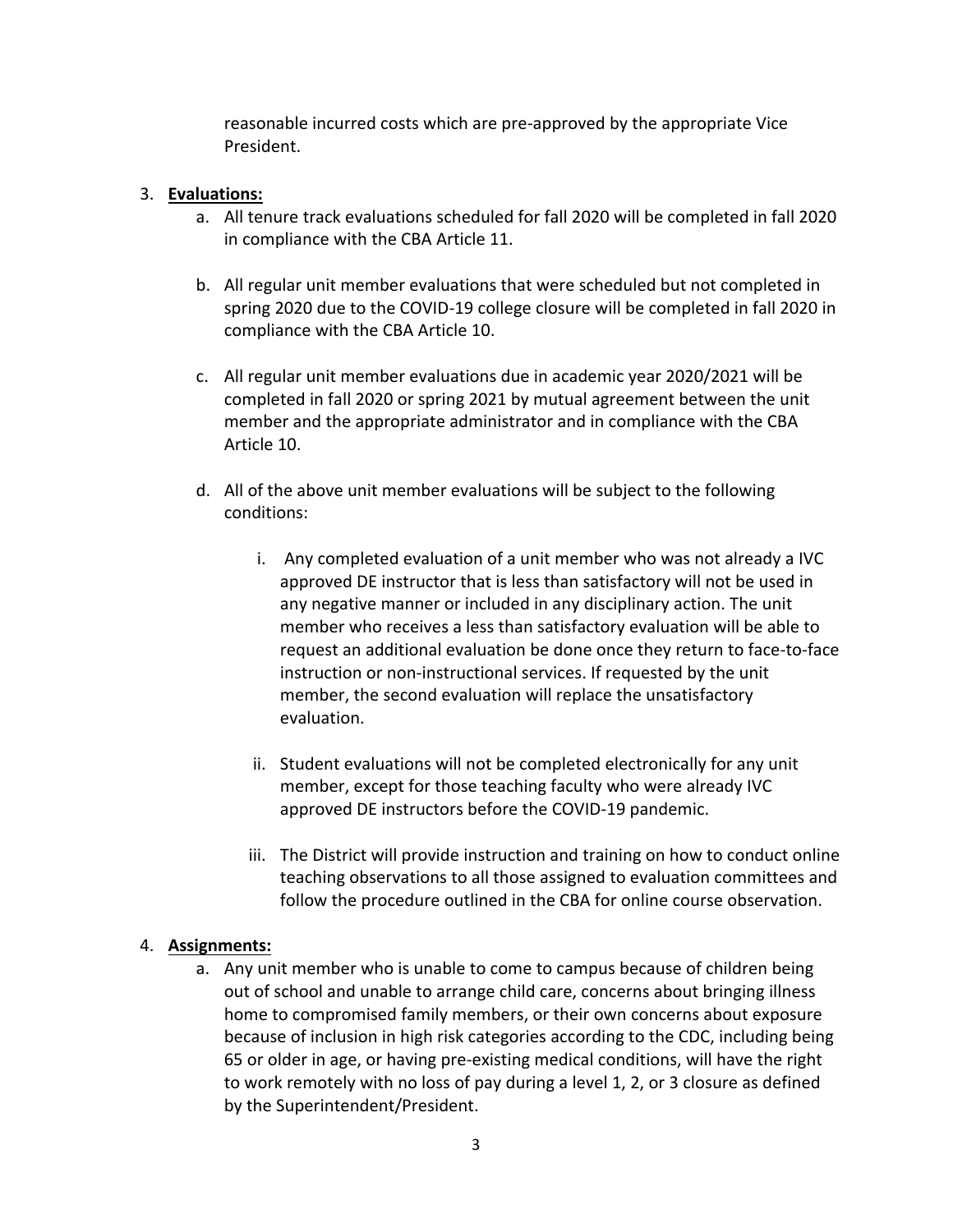- b. The limitations regarding online teaching assignments under Article 15.11 are temporarily suspended through the duration of this MOU.
- 5. All limits for unit member's schedules on when and where classes are to be held are waived during the duration of this MOU.
- 6. During the COVID-19 pandemic and temporary suspension of normal campus operations, the parties agree and understand:
	- a. Classes/courses held online may not correspond to the same scheduling requirements as an in-person class;
	- b. Classes/courses being offered via distance education the duration of this MOU are designated as either "synchronous online" or "asynchronous online" (apart from any scheduled face-to-face meetings) and faculty will provide opportunities for students to make up work due to a legitimate absence, per the faculty member's usual and customary practices.
	- c. Classes/courses that continue to be held face-to-face may, out of necessity, be cancelled, or suspended and rescheduled later;
	- d. To the extent possible, non-classroom assignments for unit members may be conducted online and, if determined appropriate by the administrator, may not correspond to the same scheduling requirements as face-to-face responsibilities;
	- e. Non-classroom assignments for unit members may be conducted via Zoom, email or phone as appropriate, or be cancelled and rescheduled at a later time in the semester by mutual agreement with the appropriate Vice President;
	- f. Unit members shall conduct office hours online, via Zoom, and/or via email as appropriate;
	- g. To the extent possible, bargaining unit members shall conduct professional duties and responsibilities online, via phone, via Zoom, and/or via email;
	- h. In the event unit members are directed or required to report to the worksite during a school closure, (with the exception of those unit members who fall under the risk categories listed in item 5a herein) the District will implement increased measures to ensure areas are cleaned and disinfected, appropriate PPE is available, and social distancing practices are in place prior to unit members returning to campus.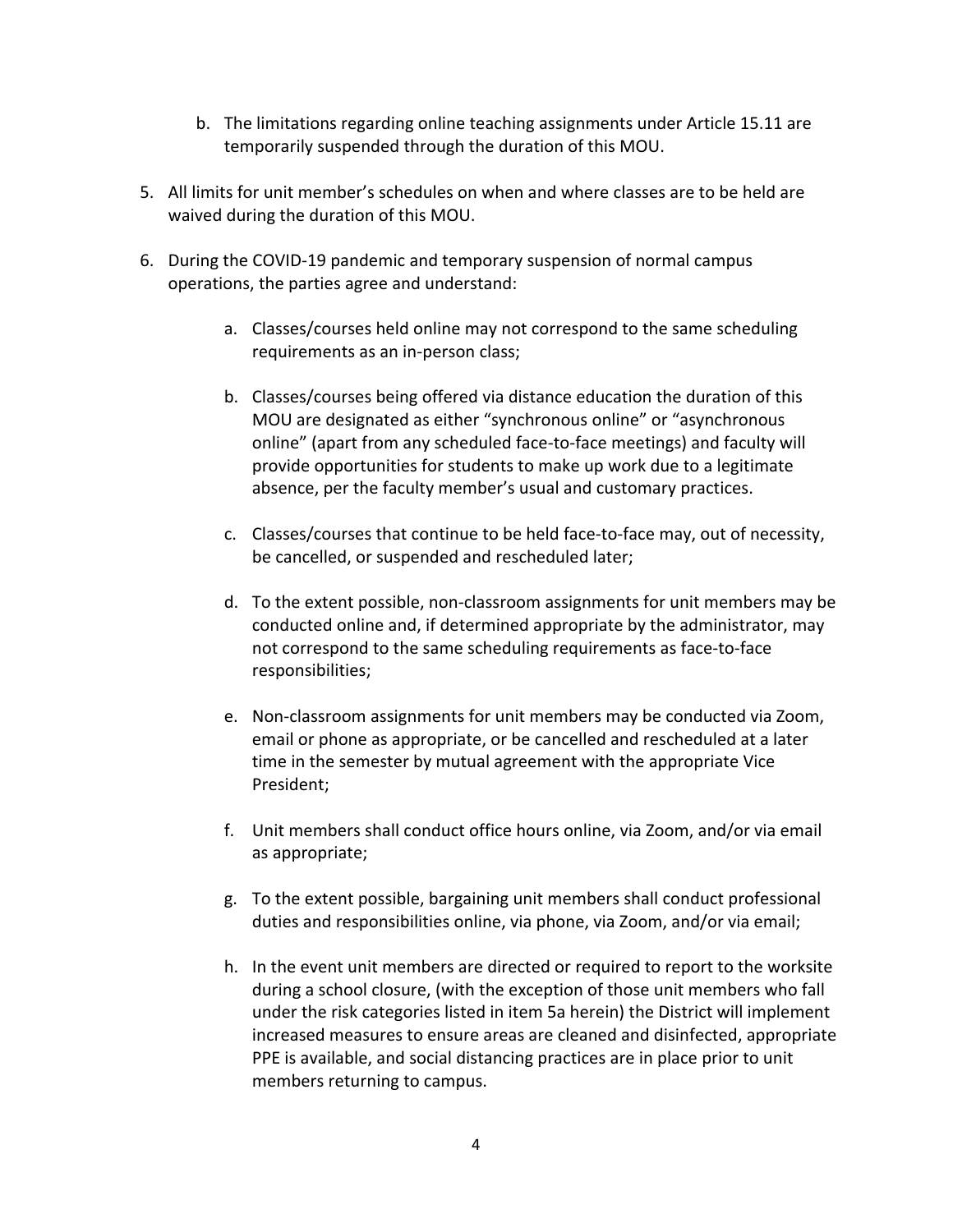- i. If a unit member interacts face-to-face with students or others and is notified that one of the people they came in contact with has been diagnosed with COVID-19, the unit member will immediately notify the administration and suspend face-to-face contact until further notice.
- j. A unit member teaching a face-to-face class who is exposed to COVID-19 must go into self-quarantine until testing can be obtained and negative test results will be submitted to HR prior to resuming face-to-face instruction or returning to campus.
- 7. **Face-to-face Classes:** Classes that are approved by the appropriate Vice President to meet face-to-face shall follow all state and county public health requirements and recommendations and social distancing norms. This may include moving face-to-face classes to larger rooms to provide additional space between individuals. The District agrees to provide disinfecting supplies to unit members who continue to teach and/or meet face-to-face during the COVID-19 pandemic. If disinfecting supplies are provided in the classroom, unit members will assist, if possible, in helping to keep the classroom clean and enlist students to help wipe down training aids and lab equipment between use by students. Unit members will not have to use classroom instruction time to do this if it would lessen coverage of the course outline of record or stay after class to clean the room. District should establish a procedure for cleaning classrooms between classes. District will also implement supplemental cleaning above routine cleaning to ensure high-touch areas are cleaned and disinfected.
- 8. **Compensation and Leaves:** During the COVID-19 pandemic and temporary suspension of normal campus operations, unit members shall continue to receive their full salaries without any deduction from the unit member's accumulated sick leave unless the sick leave is due to an illness or injury not related to the Coronavirus and the unit member is unable to perform their duties on campus or remotely.
- 9. Immediately following return to normal campus operations and face-to-face instruction/services, unless otherwise negotiated by the parties, all terms, conditions, and agreements stated in this Agreement shall cease and return to that stated in the current collective bargaining agreement between the District and IVCFA.
- 10. Modification: This Agreement cannot be changed or supplemented orally and may be modified or superseded only by a written instrument executed by both Parties.
- 11. The IVCFA reserves the right to negotiate any additional impacts not covered in this agreement concerning the school closure during the summer intersession 2020 and fall 2020.
- 12. This MOU is for the time period of July 1, 2020 through June 30, 2021. Should the college resume normal operations prior to the June 30, 2021, this MOU will sunset.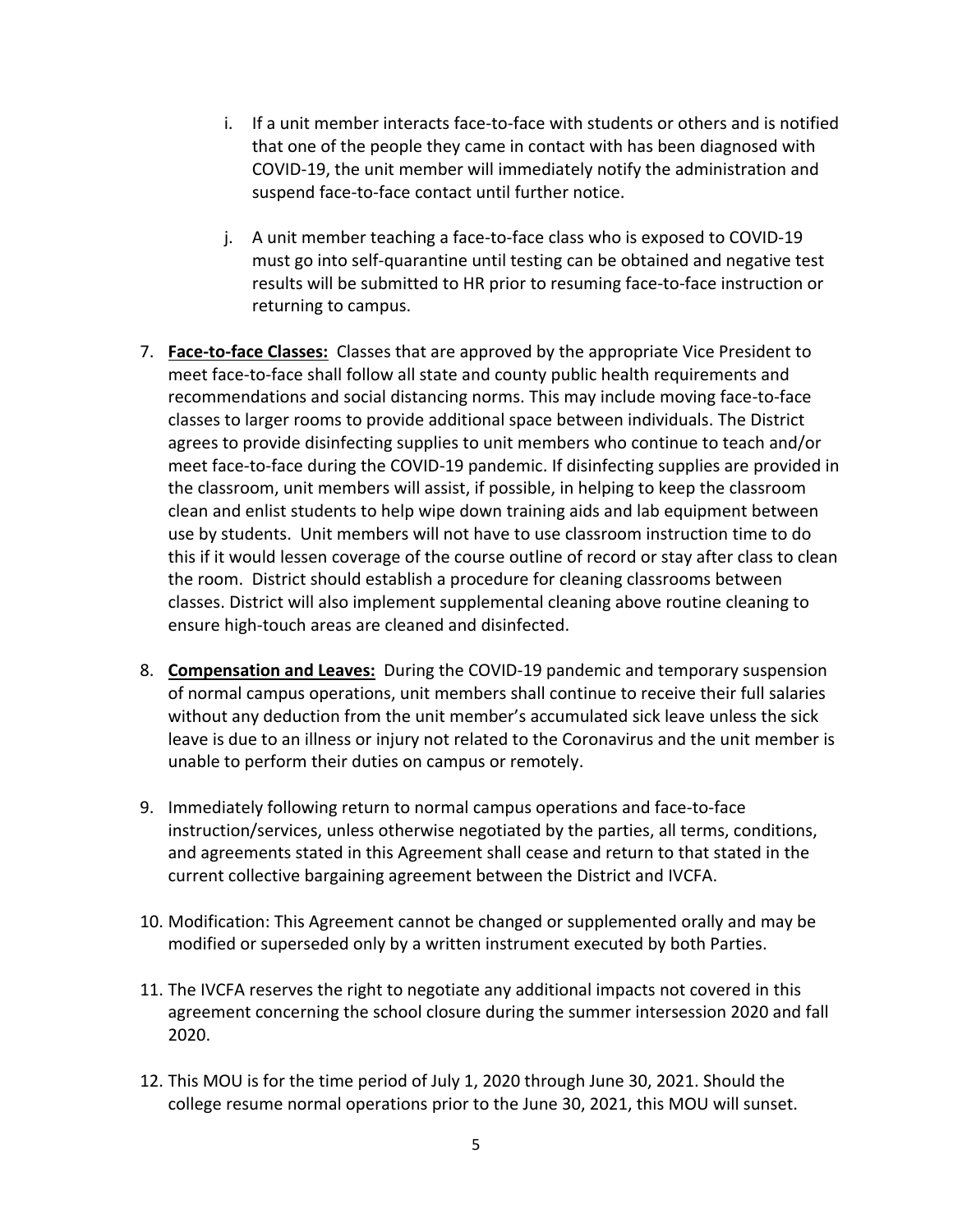| For the District:                               | For the Faculty Association: |
|-------------------------------------------------|------------------------------|
| ىرسى<br>Clint Dougherty (Oct 1, 2020 08:41 PDT) | Norma Nunez                  |
| Oct 1, 2020                                     | Oct 1, 2020                  |
| Date                                            | Date                         |